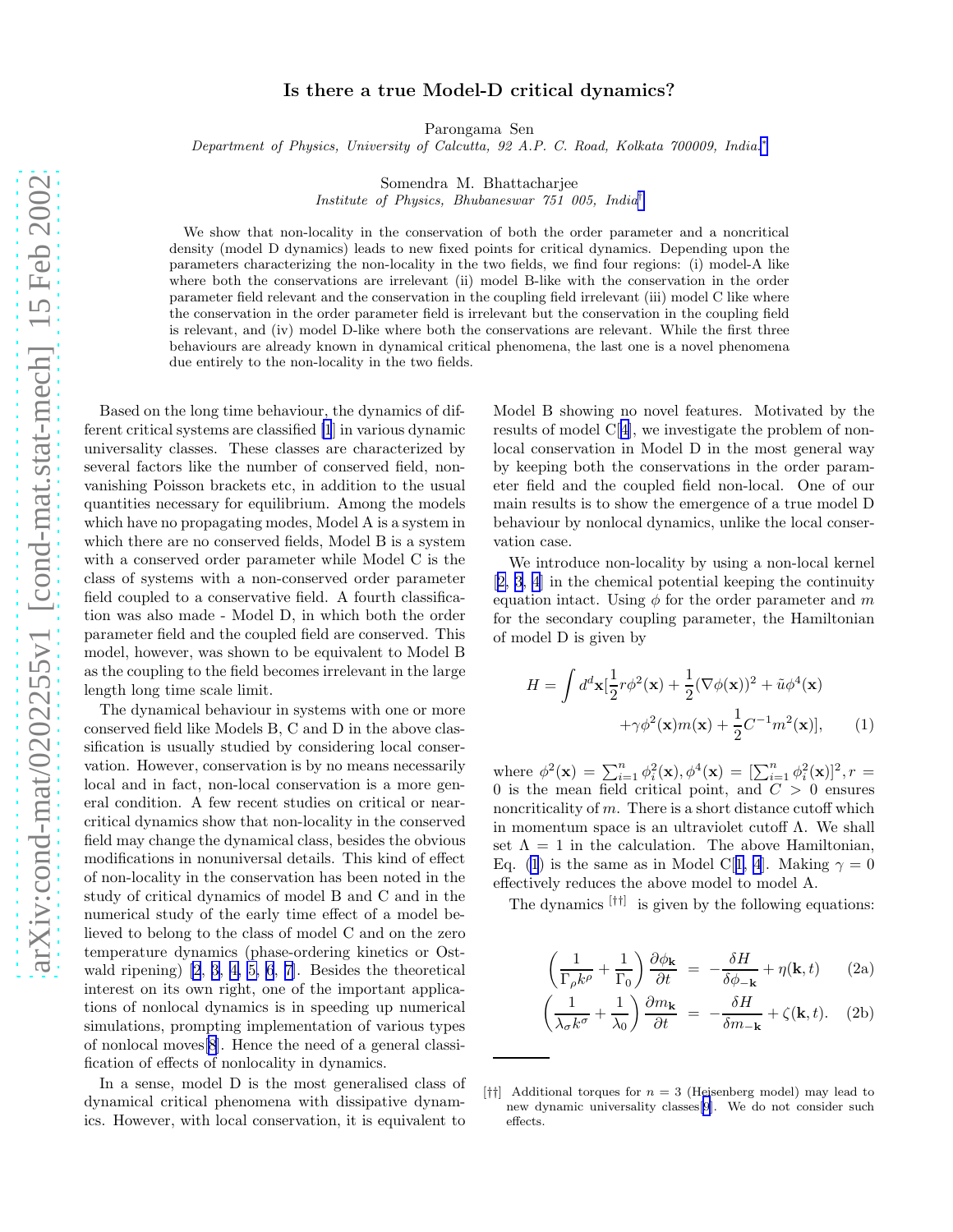The noises  $\eta$  and  $\zeta$  obey

$$
\langle \eta \rangle = 0, \langle \zeta \rangle = 0, (3a)
$$

$$
\langle \eta(\mathbf{k}, t) \eta(\mathbf{k}', t') \rangle = 2(\frac{1}{\Gamma \cdot k'} + \frac{1}{\Gamma \cdot k}) \delta(\mathbf{k} + \mathbf{k}') \delta(t - t'), (3b)
$$

$$
\langle \zeta(\mathbf{k},t)\zeta(\mathbf{k}',t') \rangle = 2(\frac{1}{\lambda_{\sigma}k^{\rho}} + \frac{1}{\lambda_{0}})\delta(\mathbf{k} + \mathbf{k}')\delta(t - t').(3c)
$$

Here,  $k = \mathbf{k}$ , and we have introduced two different parameters  $\rho$  and  $\sigma$  to denote the non-localities in the order parameter field and the coupling field respectively. The dissipative or the kinetic coefficients ( $\Gamma_0$  and  $\lambda_0$ ) are denoted by the subscript 0 while the transport coefficients (Γ<sub>ρ</sub> and  $\lambda_{\sigma}$ ) by the corresponding powers of k. For the local case, both  $\rho$  and  $\sigma$  assume a value equal to 2. Results are known for some limiting values of  $\rho$ and $\sigma$ : a)  $(\rho = 0, \gamma = 0)$  corresponds to model A [[1\]](#page-3-0), b)  $(\rho = 2, \gamma = 0)$  and  $(\rho = 2, \sigma = 2)$  give model B like be-haviour [\[1](#page-3-0)], c) any value of  $\rho > 0$  and  $\gamma = 0$  is a non-local Model B [\[2](#page-3-0), [5](#page-3-0)], and d)  $\rho = 0$  with any  $\sigma > 0$  is non-local model C[[4\]](#page-3-0).

A Hamiltonian of the type of Eq. [1](#page-0-0) occurs near the critical wings of a tricritical system or in critical systems with additional constraints. Model D dynamics are relevant in such cases, for example in three or four component mixtures or in spin-1 or Potts models $[10]$  $[10]$ . A spin- $\frac{1}{2}$ example, though a bit unrealistic, would be an antiferromagnetic system with conserved magnetisation (as in modelC  $[6, 11]$  $[6, 11]$  as well as conserved staggered magnetisation. The Kawasaki dynamics can be used to conserve the magnetisation maintaining at the same time that the exchanges between opposite spins have to be done in such a way that the order parameter is unchanged.

A momentum-shell renormalization group approach is used to study the long distance long time behaviour. In this approach, small scale fluctuations in space (between  $\Lambda e^{-\delta l}$  and  $\Lambda$  in momentum space) are integrated out, and the cutoff rescaled to  $\Lambda$ . One then obtains an effective Hamiltonian and effective equations for the dynamics valid for longer scales. The universal features are obtained from the fixed points of the flow equations for the various parameters of the problem. As per the usual RG scheme, any parameter that vanishes (grows) in the long scale limit is called an irrelevant (relevant) variable. A fixed point is then characterized by the set of relevant parameters. In this scheme the four dynamics classes correspond to the relevance and irrelevance of  $\lambda_{\sigma}$  and  $\Gamma_{\rho}$ as mentioned in the abstract.

The statics of this system is the same as in Model C and the fixed point values of the parameters r, u and  $\gamma^2 C$ are as given in ref [\[4](#page-3-0)]. The dynamical equations, on the other hand, take the forms:

$$
\frac{\partial \lambda_{\sigma}^{-1}}{\partial l} = (-z + \sigma + \frac{\alpha}{\nu})\lambda_{\sigma}^{-1}
$$
 (4a)

$$
\frac{\partial \lambda_0^{-1}}{\partial l} = (-z + \frac{\alpha}{\nu})\lambda_0^{-1} + (n\gamma^2 K_d)Q \tag{4b}
$$

$$
\frac{\partial \Gamma_{\rho}^{-1}}{\partial l} = (-z + \rho + 2)\Gamma_{\rho}^{-1}
$$
 (4c)

$$
\frac{\partial \Gamma_0^{-1}}{\partial l} = (-z+2)\Gamma_0^{-1} + (4C\gamma^2 K_d)Q \frac{1}{1 + \frac{Q}{CP}} \tag{4d}
$$

where  $Q = \Gamma_{\rho}^{-1} + \Gamma_{0}^{-1}$ ,  $P = \lambda_{\sigma}^{-1} + \lambda_{0}^{-1}$  and  $K_{d} =$  $2^{1-d}\pi^{-d/2}\Gamma(d/2)$ . The parameters  $\lambda_{\sigma}$ ,  $\lambda_{0}$ ,  $\Gamma_{\rho}$ ,  $\Gamma_{0}$ ,  $\gamma$  and  $C$  appearing in the above equations are all  $l$  dependent. To simplify notation, this l-dependence has been suppressed.

From (4b) we get

$$
\frac{\Gamma_0}{\lambda_0} = \frac{(1+x)n\gamma^2 K_d}{z - \alpha/\nu} \tag{5}
$$

where  $x = \frac{\Gamma_0}{\Gamma_\rho}$  is the dimensionless ratio of the two coefficients for the primary order-parameter (note:  $\Lambda = 1$ ). This quantity  $x$  satisfies

$$
\frac{\partial x}{\partial l} = (\rho - Y)x, \quad \text{where} \quad Y = \frac{2\alpha}{\nu n} \frac{1}{\mu^{-1} + (x+1)^{-1}}.
$$
\n(6)

Here we have introduced the ratios of the transport and kinetic coefficients of m with the kinetic coefficient of  $\phi$ , namely,

$$
\mu_{\sigma} = \frac{\Gamma_0 C}{\lambda_{\sigma}},
$$
\n $\mu_0 = \frac{\Gamma_0 C}{\lambda_0}$  and  $\mu = \mu_{\sigma} + \mu_0$ .

By using the fixed point value of C and Eq. (5),  $\mu_0$  can be rewritten as

$$
\mu_0 = \frac{(x+1)\alpha/\nu}{2(z-\alpha/\nu)}.
$$

The flow equation for  $\mu_{\sigma}$  is

$$
\frac{\partial \mu_{\sigma}}{\partial l} = \mu_{\sigma} [\sigma - 2 + \alpha/\nu - Y]. \tag{7}
$$

We consider the different solutions of the equations for x and  $\mu_{\sigma}$ . Corresponding to the relevance of the conserved quantities, one gets different regions in the  $\rho - \sigma$ plane with different dynamic critical behaviour. It should be mentioned here that for  $n \geq 4$ , the coupling  $\gamma$  scales to zero and one effectively gets a non-local Model B. This has already been considered and shown to be model Alike when globally conserved [\[2](#page-3-0)]. Our discussions are for the  $n < 4$  region where the coupling survives.

There are three fixed points of x:  $x = 0$ ,  $x = \infty$  and a non-zero finite fixed point value for x from Eq.  $(6)$ :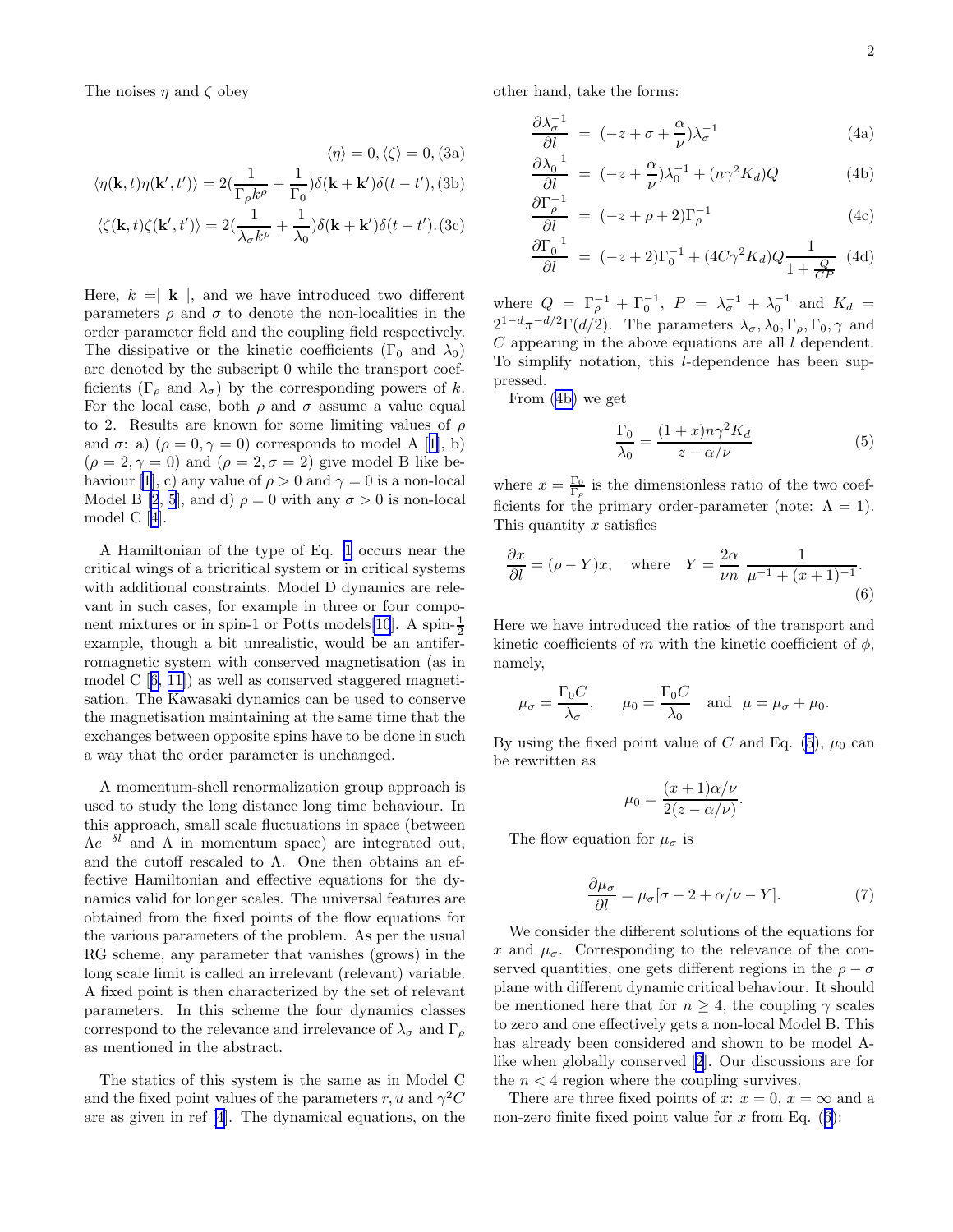<span id="page-2-0"></span>Case 1.  $x = 0$  in the long length scale limit:

This corresponds to non-local Model C: the conservation of the order parameter is irrelevant. The fixed points and their stabilities of non-local model C, which were ob-tainedin Ref. [[4\]](#page-3-0) from the solutions of  $\mu_{\sigma}$ , now depends on the value of  $\rho$ . In general,  $x = 0$  will be a stable fixed point as long as  $\rho \langle Y$ . We focus on the stability of the various regions for non-zero values of  $\rho$ .

(a)  $\mu_{\sigma}$  has a finite fixed point value and  $z = \sigma + \alpha/\nu$ . This is a stable solution in the region  $(2/n)-1 > p > -1$ (where  $p = \frac{\sigma - 2}{\alpha/\nu}$ ) for  $\rho = 0$ . For non-zero  $\rho$  this remains stable for  $\rho < p + 1$ .

(b)  $\mu_{\sigma} = \infty$ : this is valid for  $p > (2/n) - 1$ . Here  $z = 2 + 2\alpha/n\nu$ . This solution  $x = 0$ ,  $\mu_{\sigma} = \infty$  is stable as long as  $\rho < 2\alpha/n\nu$ .

(c) For  $\mu_{\sigma} = 0$ , the stability of  $x = 0$  is valid only for  $p < -1$  and  $\rho < O(\epsilon^2)$ . Here  $z = 2 + O(\epsilon^2)$  and the behaviour is model A like. Any non-zero value of  $\rho$  thus destroys this model A like region. Therefore, a region where both the conservations are irrelevant is restricted strictly to  $\rho = 0$ .

Case 2. A finite non-zero value of  $x$  in the long length scale limit: This occurs when  $\rho = Y$ . In order that  $\Gamma_0$ reaches a finite fixed point value, we must have  $z = 2 + \rho$ . In this case,  $\mu_{\sigma}$  again has the following fixed points: (a)  $\mu_{\sigma} = \infty$  for  $\sigma - 2 + \alpha/\nu > \rho$ (b)  $\mu_{\sigma} = 0$  for  $\sigma - 2 + \alpha/\nu < \rho$ 

(c)  $\mu_{\sigma}$  nonzero finite for  $\sigma - 2 + \alpha/\nu = \rho$ 

Physically a finite valued fixed point of  $x$  means that the conservation in the order parameter  $\phi$  is relevant. If at the same time  $\mu_{\sigma}$  attains a non-zero fixed point value, the conservation of the coupling field  $m$  is also relevant. This occurs if the fixed points (a) and (c) are stable.

For case (a),  $x = \frac{\rho - 2\alpha/\nu n}{2\alpha/\nu n}$  and for non-negative value of x,  $\rho > 2\alpha/n\nu$ . Hence in between  $\rho = 2\alpha/n\nu$  and  $\rho = \sigma - 2 + \alpha/\nu$ , a stable region is obtained where both the conservations are relevant.

For case (b),  $x + 1 = \frac{\rho(2z-\alpha/\nu)}{2\alpha^2/n\nu^2}$ . This has a finite valued solution for x only for  $\rho \sim O(\epsilon^2)$ . Hence for  $\rho >$  $\sigma - 2 + \alpha/\nu$ ,  $x \to \infty$  is the only solution for  $\mu = 0$ . It is a conventional model B fixed point.

Case (c): Here  $z = \sigma + \alpha/\nu$  and in principle along the entire line  $\sigma-2+\alpha/\nu = \rho$  a solution exists where both the conservations are relevant. However, there is a restriction on the value of  $\sigma$  from the condition of existence of a nonzero finite value of  $\mu_{\sigma}$ . We find that

$$
\mu_{\sigma} + \mu_0 = \frac{(\sigma - 2 + \alpha/\nu)(x + 1)}{2 - \sigma - \alpha/\nu + \frac{2\alpha}{n\nu}(x + 1)}.
$$
 (8)

Hence with  $\sigma = 2 + p\alpha/\nu$ ; we get the condition  $(1 +$  $p$ ) <  $2(x+1)/n$ . Since x is also non-zero, this implies tha[t this solution with both](mailto:parongama@vsnl.net, paro@cubmb.ernet.in) x and  $\mu_{\sigma}$  finite is valid for  $p+1 = \rho/(\alpha/\nu)$  with at least  $p < (2/n) - 1$ .



FIG. 1: The different regions in the non-local Model D with  $n = 1$  is shown in the rescaled  $\bar{\rho} - p$  plane where  $\bar{\rho} = \rho/(\alpha/\nu)$ and  $p = \frac{(\sigma - 2)}{\alpha/\nu}$ . Regions I and II are model C like with  $z =$  $\sigma + \alpha/\nu$  and  $z = 2 + 2\alpha/\nu$  respectively. Region III' is model A like (as in model C of Ref. 4) with  $z = 2 + O(\epsilon^2)$ . Reg IV is the "Model D" region,  $z = \rho + 2$ ; Reg V is Model B like,  $z = \rho + 2$ . The line  $p + 1 = \rho$  is also model D-like upto point S (shown by the dashed line). There are no discontinuities of  $z$ along any boundary except at the boundary between III' and V.

In the rest of the  $\rho - \sigma$  plane, the only solution is  $x = \infty$  and  $1/\lambda_{\sigma} = 0$  for which only the conservation of the order parameter is relevant. Here  $z = \rho + 2$ .

All the above possibilities of different dynamic behaviours are summarized in Fig. 1 in the  $\rho - \sigma$  plane (for  $n = 1$ ). The possibility of seeing a region where both the conservation conditions are relevant raises new issues like early time effect and boundary or surface effects[\[12](#page-3-0)] in the new regime. These remain to be studied.

To summarize, Model D can be viewed as the most general dynamic model with purely dissipative dynamics and we indeed obtain all the four types of behaviours as soon as non-locality in the conservations (as in Eq. [\(2](#page-0-0))) are introduced. Since our general model subsumes the previously studied nonlocal model C and local model D, it is natural to expect A-like, B-like and C-like regimes. The model A like region, however, turns out to be unstable for any finite value of  $\rho$ . The model C like regions are stable for small nonzero values of  $\rho$  but ultimately disappear for larger values of  $\rho$ . The most non-trivial result, for general values of  $\rho$  and  $\sigma$ , is the appearance (Region IV in Fig. 1) of a region with a new dynamical behaviour where both the conservations are relevant. This we call a true model D like region – a consequence of nonlocal conservation laws.

Acknowledgments: PS acknowledges financial support from DST project SP/S2/M-11/99.

- <sup>∗</sup> Electronic address: [parongama@vsnl.net,](mailto:parongama@vsnl.net, paro@cubmb.ernet.in) paro@cubmb.ernet.in
- † Electronic address: [somen@iopb.res.in](mailto: somen@iopb.res.in )